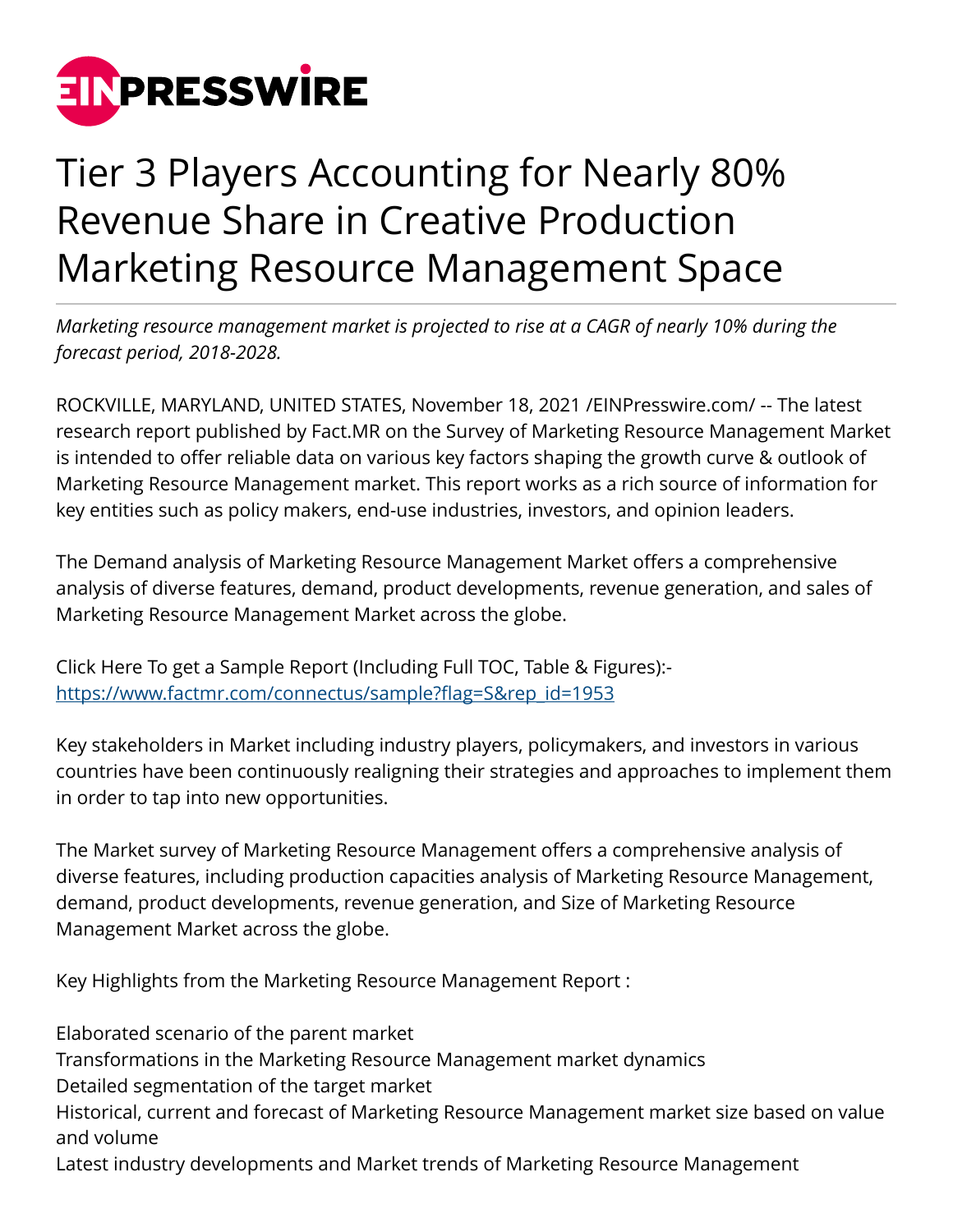competitive analysis of Marketing Resource Management Market Strategies adopted by the Marketing Resource Management market players and product developments made Potential and niche segments, along with their regional analysis Unbiased analysis on market size of Marketing Resource Management Up-to-date and must-have intelligence for the market players to enhance and sustain their competitiveness Connect To an Expert:-[https://www.factmr.com/connectus/sample?flag=AE&rep\\_id=1953](https://www.factmr.com/connectus/sample?flag=AE&rep_id=1953)

Segmentation

In the segmentation section, the marketing resource management market taxonomy is elaborated.

The marketing resource management (MRM) market is categorized based on application, product type and region.

In the regional analysis, the marketing resource management (MRM) market is analyzed in detail for a total of seven regions and is backed by exhaustive country-wise analysis.

marketing resource management market 2

Some Notable Offerings by Fact.MR Report on Marketing Resource Management market:

We will provide you an analysis of the extent to which this Marketing Resource Management market research report acquires commercial characteristics along with examples or instances of information that helps you to understand it better.

We will also help to identify customary/ standard terms and conditions, as offers, worthiness, warranty, and others.

Also, this report will help you to identify any trends to forecast growth rates.

The analyzed report will forecast the general tendency for supply and demand.

How Fact.MR Assists in Making Strategic Moves For Marketing Resource Management Market Manufacturer?

The data provided in the Marketing Resource Management market report offers comprehensive analysis of important industry trends. Industry players can use this data to strategize their potential business moves and gain remarkable revenues in the upcoming period.

The report covers the price trend analysis and value chain analysis along with analysis of diverse offering by market players. The main motive of this report is to assist enterprises to make datadriven decisions and strategize their business moves.

Some of the Marketing Resource Management Market insights and estimations that make this study unique in approach and effective in guiding stakeholders in understanding the growth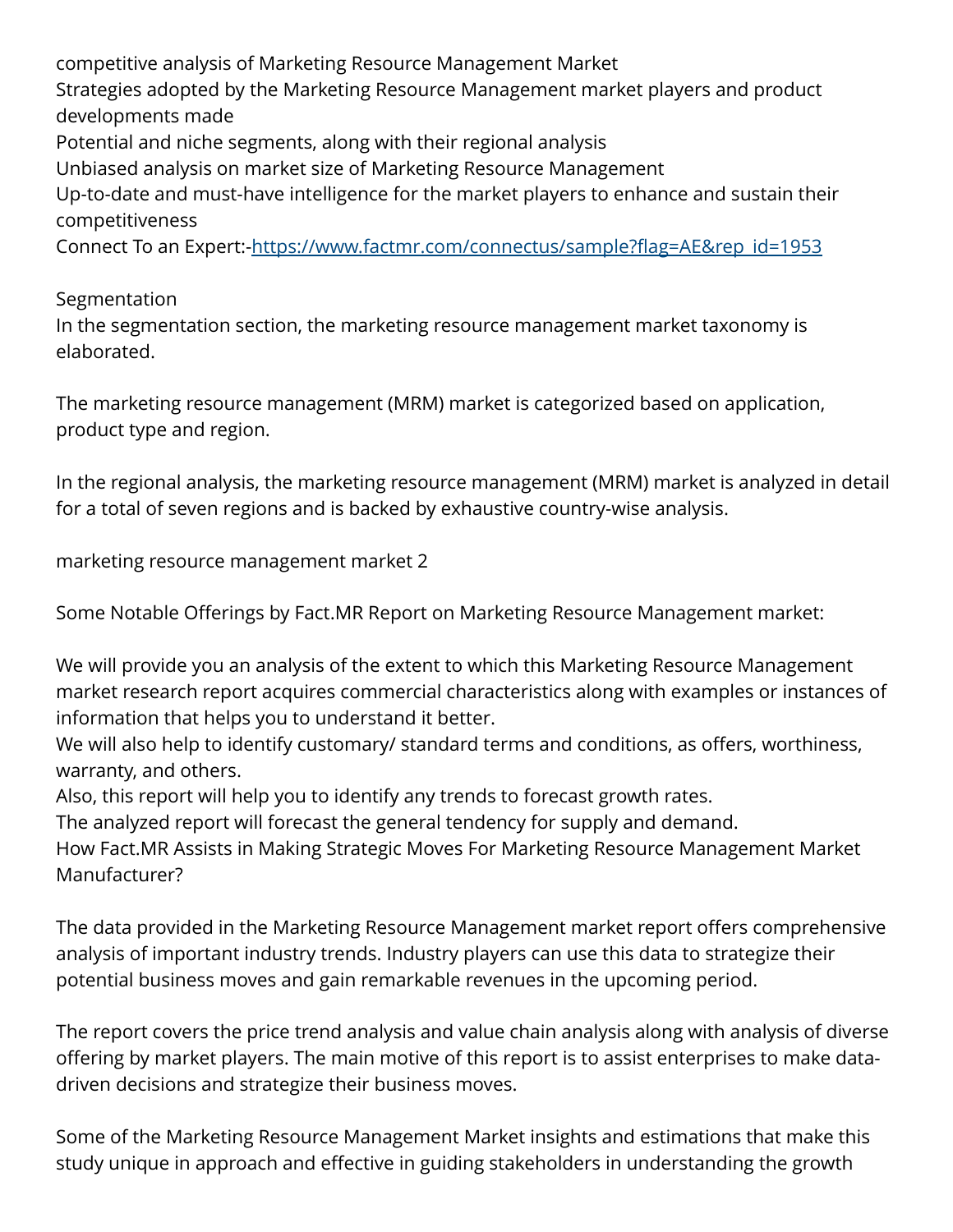dynamics. The study provides:

Details regarding latest innovations and development in Marketing Resource Management and how it is gaining customer traction during the forecast period.

Analysis about the customer demand of the products and how it is likely to evolve in coming years.

Latest regulations enforced by government bodies and local agencies and their impact on Demand of Marketing Resource Management Market .

Insights about adoption of new technologies and its influence on the Marketing Resource Management market Size.

Overview of the impact of COVID-19 on Marketing Resource Management Market and economic disruptions caused by the pandemic.

Evaluates post-pandemic impact on the Sales of Marketing Resource Management Market during the forecast period.

Need More information about Report Methodology? Click here: [https://www.factmr.com/connectus/sample?flag=RM&rep\\_id=1953](https://www.factmr.com/connectus/sample?flag=RM&rep_id=1953)

Competitive Landscape

The competitive landscape section offers a dashboard view of leading players in the marketing resource management (MRM) market. Detailed company profiles can be found that deliver product offerings, key business strategies, and market shares.

Few of the key players profiled in the marketing resource management (MRM) market report include

Aprimo LLC BrandMuscle Inc. IBM Corporation Broadridge Financial Solutions Inc. Percolate Industries Inc.SAP SE Bynder B.V.

After reading the Market insights of Marketing Resource Management Report, readers can:

Understand the drivers, restraints, opportunities and trends affecting the Sales of market. Analyze key regions holding significant share of total Marketing Resource Management market revenue.

Study the growth outlook of Marketing Resource Management market scenario, including production, consumption, history and forecast.

Learn consumption pattern and impact of each end use & supply side analysis of Marketing Resource Management market.